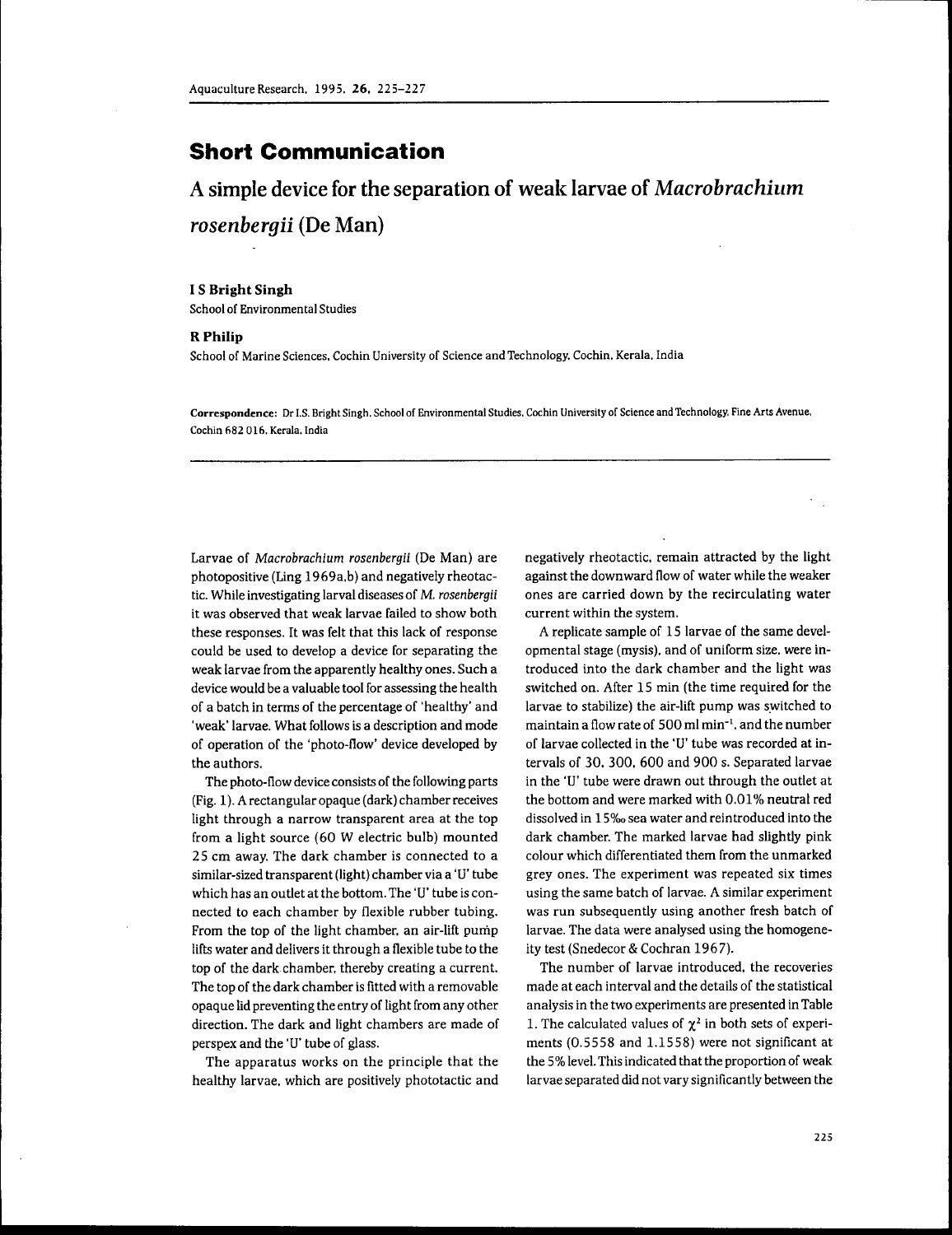|                                                                 |                  | Experiment 1      |                  |          |               |          |      |                                                                    |                      | Experiment 2   |                                                                                                                                                                                                                                                                                                                                                      |                                                                                                                                                                                                                                                                                                                                                                                       |                   |                   |              |
|-----------------------------------------------------------------|------------------|-------------------|------------------|----------|---------------|----------|------|--------------------------------------------------------------------|----------------------|----------------|------------------------------------------------------------------------------------------------------------------------------------------------------------------------------------------------------------------------------------------------------------------------------------------------------------------------------------------------------|---------------------------------------------------------------------------------------------------------------------------------------------------------------------------------------------------------------------------------------------------------------------------------------------------------------------------------------------------------------------------------------|-------------------|-------------------|--------------|
| Sample                                                          | larvae<br>No. of |                   | Larvae separated | I during |               | പ്       | ď,   | Sample                                                             | No.of                |                | Larvae separated during                                                                                                                                                                                                                                                                                                                              |                                                                                                                                                                                                                                                                                                                                                                                       |                   | ď                 | á,           |
|                                                                 | Introduced       | 30 s              | $5 \text{ min}$  |          | 10 min 15 min |          |      |                                                                    | Introduced<br>larvae | 30 s           | $5 \text{ min}$                                                                                                                                                                                                                                                                                                                                      | 10 min 15 min                                                                                                                                                                                                                                                                                                                                                                         |                   |                   |              |
| Unknown                                                         | 10               | N                 |                  | ţ        | ı             | 6        | 0.40 | Unknown                                                            | ە                    |                | I                                                                                                                                                                                                                                                                                                                                                    | ı                                                                                                                                                                                                                                                                                                                                                                                     | ı                 |                   | 0.07         |
| Separated larvae<br>reintroduced<br>marked and                  | ءِ               | M                 | S                | ┯        | ł             | 6        | 0.40 | Separated larvae<br>reintroduced<br>marked and                     | 10                   |                | $\frac{a}{1}$                                                                                                                                                                                                                                                                                                                                        | I                                                                                                                                                                                                                                                                                                                                                                                     | $\mathbf I$       | N                 | 0.13         |
| Separated larvae<br>reintroduced                                | $\ddot{ }$       | ო                 |                  | N        | ı             | G        | 0.40 | reintroduced along<br>Unmarked larvae<br>marked and<br>with others | 10                   |                |                                                                                                                                                                                                                                                                                                                                                      | I                                                                                                                                                                                                                                                                                                                                                                                     | $\mathbf i$       | N                 |              |
| Separated larvae<br>reintroduced                                | $\frac{5}{2}$    | N                 | N                | $\sim$   | $\mathbf{a}$  | N        | 0.47 | Separated larvae<br>reintroduced                                   | ءِ                   | N              | $\begin{array}{c} \rule{0.2cm}{0.15cm} \rule{0.2cm}{0.15cm} \rule{0.2cm}{0.15cm} \rule{0.2cm}{0.15cm} \rule{0.2cm}{0.15cm} \rule{0.2cm}{0.15cm} \rule{0.2cm}{0.15cm} \rule{0.2cm}{0.15cm} \rule{0.2cm}{0.15cm} \rule{0.2cm}{0.15cm} \rule{0.2cm}{0.15cm} \rule{0.2cm}{0.15cm} \rule{0.2cm}{0.15cm} \rule{0.2cm}{0.15cm} \rule{0.2cm}{0.15cm} \rule{$ | ı                                                                                                                                                                                                                                                                                                                                                                                     |                   |                   | 0.13         |
| reintroduced along<br>Unmarked was<br>marked and<br>with others | ÷,               |                   | $\mathbf{a}$     | $\sim$   |               | မာ       | 0.33 | Separated larvae<br>reintroduced                                   | 9                    |                |                                                                                                                                                                                                                                                                                                                                                      |                                                                                                                                                                                                                                                                                                                                                                                       | ł                 | $\mathbf{\alpha}$ | 0.13         |
| Separated larvae<br>reintroduced                                | $\frac{5}{2}$    | ო                 | $\sim$           |          |               | <u>ဖ</u> | 0.40 | Separated larvae<br>reintroduced                                   | $\frac{5}{2}$        |                |                                                                                                                                                                                                                                                                                                                                                      | ă<br>$\begin{array}{c} \rule{0pt}{2.5ex} \rule{0pt}{2.5ex} \rule{0pt}{2.5ex} \rule{0pt}{2.5ex} \rule{0pt}{2.5ex} \rule{0pt}{2.5ex} \rule{0pt}{2.5ex} \rule{0pt}{2.5ex} \rule{0pt}{2.5ex} \rule{0pt}{2.5ex} \rule{0pt}{2.5ex} \rule{0pt}{2.5ex} \rule{0pt}{2.5ex} \rule{0pt}{2.5ex} \rule{0pt}{2.5ex} \rule{0pt}{2.5ex} \rule{0pt}{2.5ex} \rule{0pt}{2.5ex} \rule{0pt}{2.5ex} \rule{0$ | ı<br>$\mathbf{I}$ | $\mathbf{a}$<br>ო | 0.20<br>0.13 |
| Total                                                           | 8                |                   |                  |          |               | 36       | 0.40 | Total                                                              | ႙ၟ                   |                |                                                                                                                                                                                                                                                                                                                                                      |                                                                                                                                                                                                                                                                                                                                                                                       |                   | $\frac{1}{2}$     | 0.13         |
|                                                                 |                  | $\chi^2 = 0.5558$ |                  |          |               |          |      |                                                                    |                      | $x^2 = 1.1558$ |                                                                                                                                                                                                                                                                                                                                                      |                                                                                                                                                                                                                                                                                                                                                                                       |                   |                   |              |
| a. No. of lowers sollowed to the truth.                         |                  |                   |                  |          |               |          |      |                                                                    |                      |                |                                                                                                                                                                                                                                                                                                                                                      |                                                                                                                                                                                                                                                                                                                                                                                       |                   |                   |              |

Table 1 Number of larvae introduced and recoveries made, and details of the statistical analysis

a<sub>r</sub>, No. of larvae collected in the 'U' tube.<br>P<sub>i</sub>. Proportion of animals separated.<br><sup>a</sup> Unmarked: rate of water flow, 500 ml min<sup>-1</sup>: time given to stabilize, 15 min: operational time, 15 min.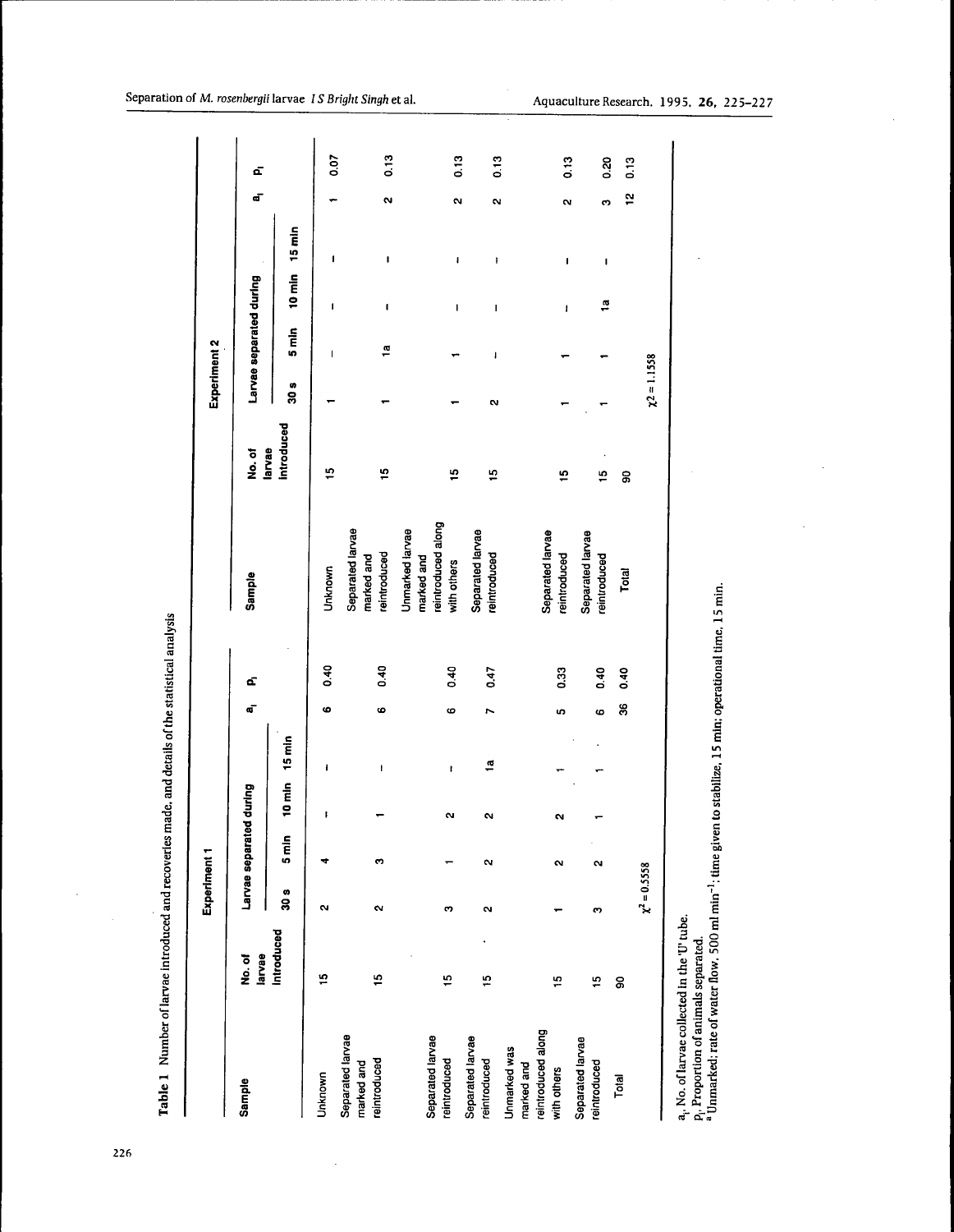

**Figure 1** Construction of 'photc flow' device. Arrows demote direction of water flow.

trials in the two sets of experimental series. It was concluded that the apparatus can be used to separate weak larvae of M. *rosenbergii* from apparently healthy ones.

### **Acknowledgements**

The authors are grateful to Dr M.J. Sebastian. Dean, College of Fisheries for providing the necessary laboratory facilities and to Dr M, V. Mohan for helping the analysis of data. This work was carried out with financial assistance from the Department of Science and

Technology. Government of India under the Young Scientist Scheme.

## **References**

- Ling S,W, (1969a) The general biology and development of *Macrobrachium rosenbergii* (de Man), *FAO Fisheries Report* 57,607-619,
- Ling S,W. (1969b) Methods for rearing and culturing *Macrobrachium rosenbergii* (de Man), *FAO Fisheries Report* 57, 583-606,
- Snedecor G.W, & Cochran W,G, (1967) *Statistical Methods* (6th edition), Oxford and IBH Publishing Company. New Delhi, 593 pp.